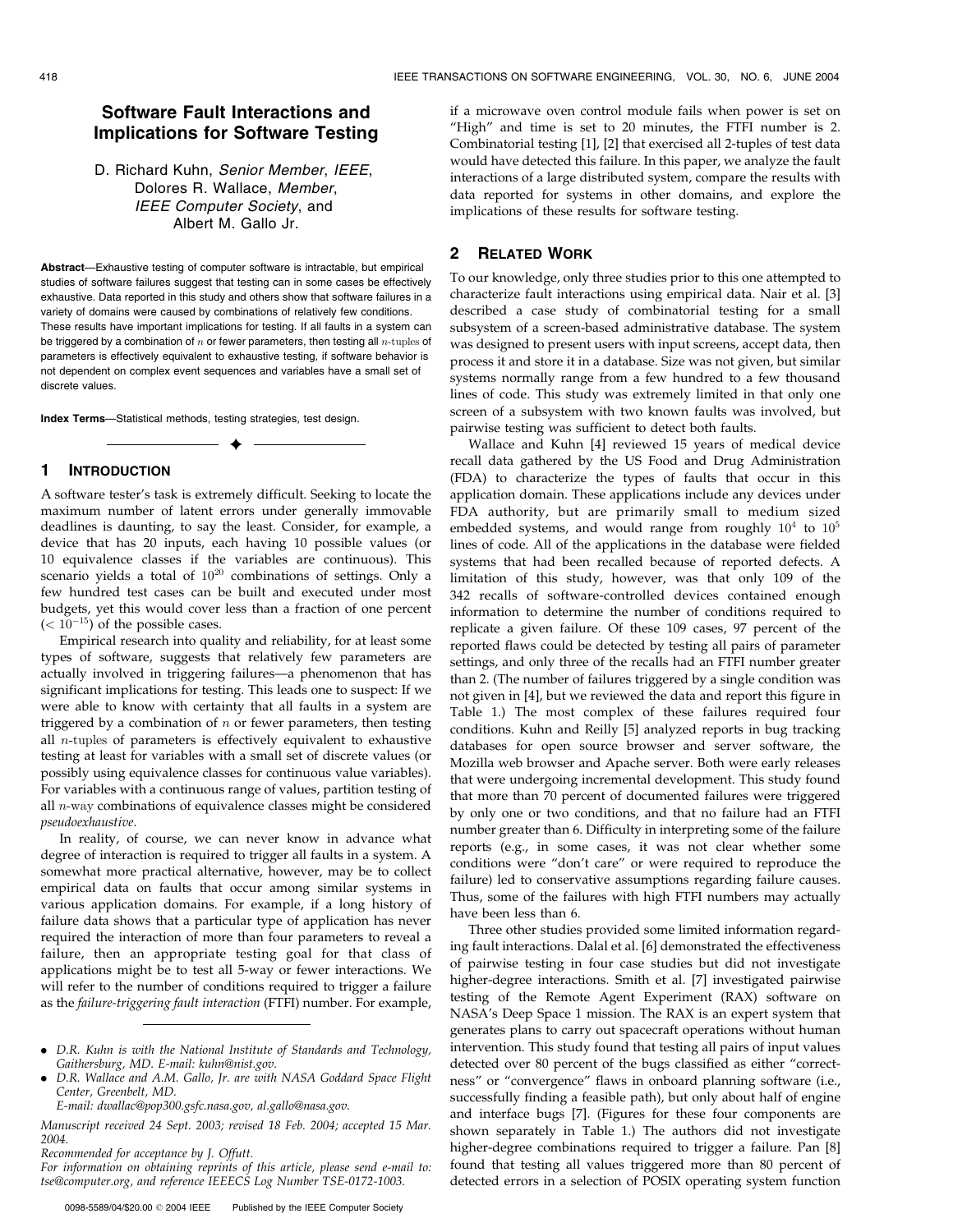| <b>FTFI</b><br>No. | <b>RAX</b><br>conver-<br>gence | <b>RAX</b><br>correct-<br>ness | <b>RAX</b><br>interf | <b>RAX</b><br>engine | <b>POSIX</b><br>modules | Medical<br><b>Devices</b> | <b>Browser</b> | Server | <b>NASA</b><br><b>GSFC</b> |
|--------------------|--------------------------------|--------------------------------|----------------------|----------------------|-------------------------|---------------------------|----------------|--------|----------------------------|
|                    | 61                             | 72                             | 48                   | 39                   | 82                      | 66                        | 29             | 42     | 68                         |
| 2                  | 97                             | 82                             | 54                   | 47                   | $\star$                 | 97                        | 76             | 70     | 93                         |
| 3                  | $\star$                        | $\star$                        | $\star$              | $\star$              | $\star$                 | 99                        | 95             | 89     | 98                         |
| $\overline{4}$     | $\star$                        | $\star$                        | $\star$              | $\star$              | $\star$                 | 100                       | 97             | 96     | 100                        |
| 5                  | $\star$                        | $\star$                        | $\star$              | $\star$              | $\star$                 |                           | 99             | 96     |                            |
| 6                  | $\star$                        | $\star$                        | $\star$              | $\star$              | $\star$                 |                           | 100            | 100    |                            |

TABLE 1 Cumulative Percent of Faults Triggered by  $n$ -way Conditions

 $* = not$  reported.

calls from 15 fielded, commercial systems. Higher-degree combinations were not reported.

# 3 EMPIRICAL DATA

We analyzed 329 error reports from development and integration testing of a large distributed system being developed at NASA Goddard Space Flight Center. This application is a data management system that gathers and receives large quantities of raw scientific data. The system is comprised of numerous subsystems for scientific analysis of the data as well as the storage of all results. Multiple standalone copies of this system are deployed at several locations. Faults are initially corrected at the site where they were first discovered, and subsequently all sites receive the correction as there are new releases of the system. Regardless of the point of origin, faults are characterized in a database by date submitted, severity, priority for fix, the location where found, status, the activity being performed when found, and several other features. Several text fields provide additional context, including one to describe how the fault was found as well as one to discuss its resolution. Results of this analysis are shown in the last column of Table 1. System type, release stage, and approximate system size (or size of similar applications, where this information was not provided) are summarized in Table 2 for comparison purposes.

TABLE 2 Characteristics of Systems Reviewed

| System                    | <b>System type</b>                           | Release<br>Stage                  | Size<br>(LOC)                                       |
|---------------------------|----------------------------------------------|-----------------------------------|-----------------------------------------------------|
| Admin<br>database         | Database user<br>interface                   | Development -<br>integration test | approx. $10^3$<br>(size of similar<br>applications) |
| <b>RAX</b><br>Planner     | Artificial<br>intelligence                   | Development                       | approx. 3,000                                       |
| <b>POSIX</b><br>modules   | Operating<br>system<br>function calls        | Fielded<br>products               | $10^3$<br>(varies)                                  |
| Medical<br><b>Devices</b> | Embedded                                     | Fielded<br>products               | $10^3 - 10^4$<br>(varies)                           |
| <b>Browser</b>            | Web browser                                  | Development/<br>beta release      | approx. $2x10^6$                                    |
| Server                    | <b>HTTP</b> server                           | Development/<br>beta release      | approx. $105$                                       |
| <b>NASA</b>               | <b>Distributed</b><br>scientific<br>database | Development -<br>integration test | approx. $105$                                       |

Also, note that the distribution of failure-triggering conditions appears to follow a power law (Fig. 1, last four columns of Table 1), but many more data sets would be required to make this generalization.

The analyses discussed above raise some interesting questions. Perhaps most intriguing is the absence of any clear differences in fault interaction complexities between development projects and fielded products. Intuition suggests that bugs should be more difficult to trigger, hence occur less frequently, once a system has been developed. Some spectacular software failures seem to bear out this thought. For example, the Mars Pathfinder failed as a result of a complex series of events leading to a priority inversion, which deadlocked critical system processes [9]. This intuition has been referred to as the "Heisenbug" hypothesis, which posits that bugs in fielded systems are likely to be transient, hard to reproduce, and not consistently observable.

Yet surprisingly, this expectation does not clearly hold for the two sets of fielded products reviewed above. For all levels of fault interactions reported, the development project failures were harder to trigger than those in both classes of fielded products. In fact, bugs with an FTFI number of 2 accounted for a higher proportion of the medical device failures than for any of the development projects (ignoring the administrative database, which had too few data points to be statistically significant). Much more analysis across a variety of application domains will be needed to provide a comprehensive picture of the fault interactions of fielded systems, but these data suggest that it is not safe to assume that such failures are always due to rare combinations of conditions. We note



Fig. 1. Failure triggering fault interactions, cumulative distribution.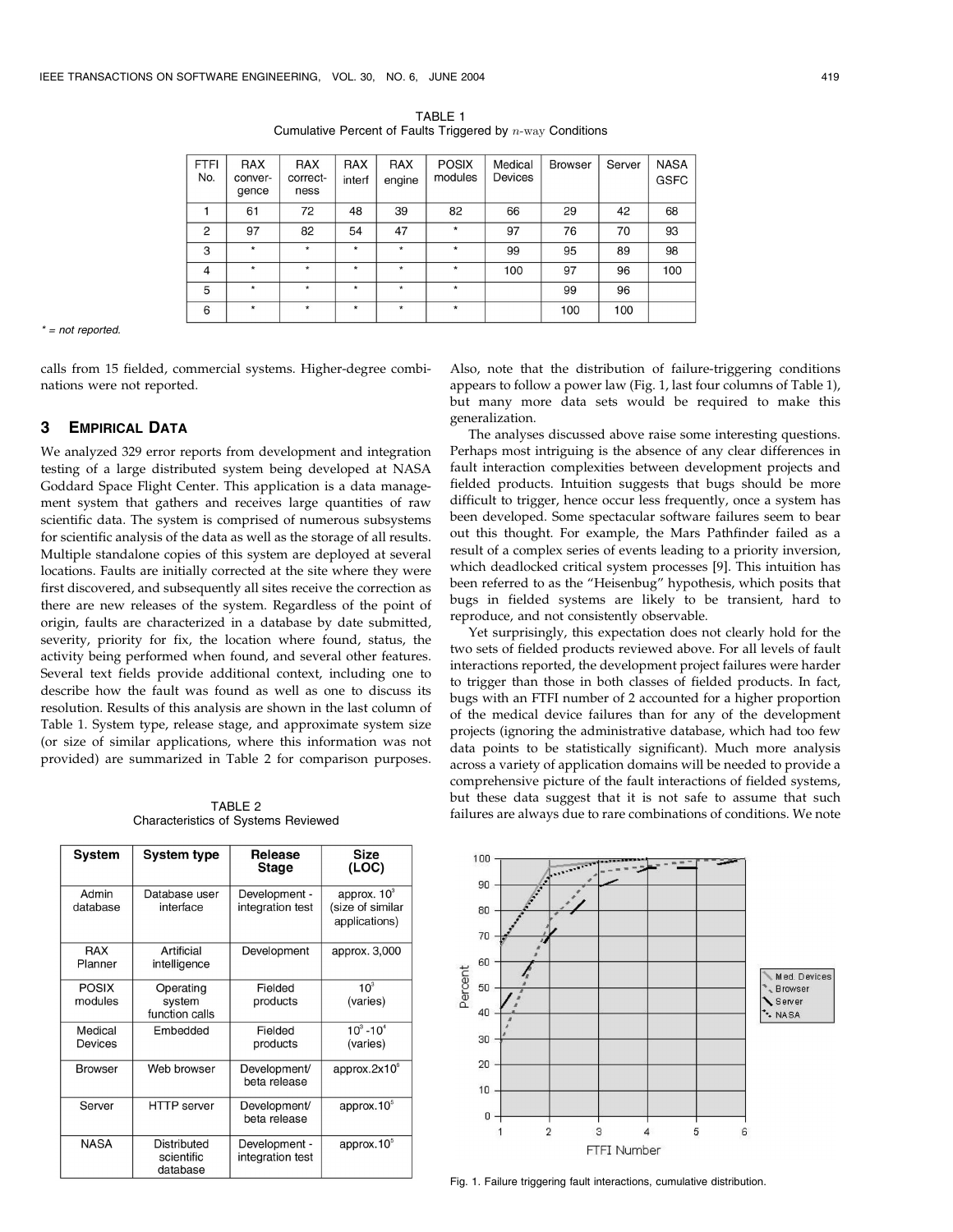also that there are a number of famous software failures with an FTFI number of only 1 or 2. One such example, the Ariane 5 disaster [10], occurred because the horizontal velocity of the rocket exceeded that of Ariane 4. (The software-related cause of the error was a failed numerical conversion, but the operational condition required to trigger this situation was simply a horizontal velocity greater than earlier systems.) The USS Yorktown failure is another example of a spectacular failure resulting from a single fault condition. Assigning a value of zero in a particular database field caused a divide-by-zero error, which caused the local network to crash, disabling the entire ship [11].

# 4 IMPLICATIONS FOR TESTING

Consider the previously discussed system with 20 inputs, each of which can assume 10 possible values. Exhaustive testing would, of course, require  $10^{20}$  test cases, but the empirical results described above show that most failures were actually triggered by a single erroneous parameter; however, nearly all could be triggered by fewer than 4 or 5 and at most 6 for the software that was studied. This section gives some "back of the envelope" calculations of the number of tests required to cover all n-way combinations.

Now, consider the effort required to exercise all  $n$ -tuples of  $k$  parameters, each of which has  $v$  possible values (known in the combinatorics literature as the problem of covering array construction  $[12]$ ,  $[13]$ ,  $[14]$ ). The number of *n*-tuples drawn from k parameters is  $C(k, n) = \frac{k!}{n!(k-n)!}$  and, since each parameter has v values, the total number of test cases required to test exhaustively would be  $C(k, n) \cdot v^n$ . This calculation uses the simplifying assumption that each parameter has the same number,  $v$ , of values, but, in practice,  $v$  can be the maximum with "don't care" values for parameters with less than  $v$  values. Attempting to test all 4-tuples for the example described above would require 48,450,000 test cases. Fortunately, this prohibitively large number can be reduced to a reasonable level.

Since each test case will contain 20 parameters, there are  $C(20, 4) = 4,845$  4-tuples of parameters and  $C(20, 6) = 38,760$ 6-tuples in each test case. If test case generation is perfectly efficient, then each test case would contain unique sets of  $n$ -tuples, i.e., ensure there are no duplicate tests. A rough best case estimate for the total number of test cases would therefore be  $\frac{C(k,n)v^n}{C(k,n)} = v^n$ , although avoiding all duplicates is not possible in practice [12], [13], [14], so  $v^n$  is in fact a naïve best-case estimate. The actual number of tests cases will be within a multiplicative constant factor of optimal [15], which increases proportional to the log of the number of parameters [12], [13], [14]. In practice, this naïve estimate may be multiplied by as much as two to three, so our earlier examples of 20 inputs with 10 values each,  $v^n$  may reasonably require 20,000 tests to cover all 4-tuples. Manually generating an extremely large number of test cases is hardly practical, but new automated test case generation tools [16], [17] render such a task possible. Finding efficient methods for generating n-way covering test combinations is an active research area [2], [18], [19], [20]. The results reported in this paper suggest that this work could be of significant benefit to software testers.

Real systems are, of course, rarely as simple as the example. Rather than parameters with only 10 discrete values each, most or all parameters are either continuous or have significantly larger sets of discrete input values. Therefore, this form of testing should, for most cases, be considered pseudoexhaustive, rather than effectively exhaustive. The traditional approach to dealing with the problem of continuous variables is to partition the parameter values into equivalence classes, where values in each set are assumed to be equivalent from a testing standpoint, i.e., correct (incorrect) system operation for one value is assumed to imply

TABLE 3 Maximum Value of  $v$  for Combinations of  $n$ -Tuples and Test Cases

|              | 10 <sup>2</sup><br>tests | $10^3$<br>tests | 10 <sup>4</sup><br>tests | 10 <sup>5</sup><br>tests | 10 <sup>6</sup><br>tests |
|--------------|--------------------------|-----------------|--------------------------|--------------------------|--------------------------|
| All 2-tuples | 10                       | 31              | 100                      | 316                      | 1000                     |
| All 3 tuples |                          | 10              | 21                       | 46                       | 100                      |
| All 4 tuples | 3                        |                 | 10                       | 17                       | 31                       |
| All 5 tuples | 2                        |                 | 6                        | 10                       | 15                       |
| All 6 tuples | っ                        |                 |                          |                          | 10                       |

correct (incorrect) operation for another value from the same equivalence class. In many cases, this assumption is not unreasonable provided the input is partitioned into an appropriate set of classes.

When planning for needed testing resources, the first question to define is the scope of the effort. For a given number,  $N$ , of test cases, and a specified level of n-tuple, how many values, or equivalence classes, can or must be covered (keeping in mind that the actual number of test cases will be a small multiple of  $N$ ? Using  $v^n$  as the best-case approximation of the number of *n*-tuples covered by the set of test cases, we have  $v^n \leq N$ , so  $n \log v \leq \log N$ . So, for  $N = 10^x$  tests,  $v \le 10^{\frac{x}{n}}$ . Maximum values for  $v$ , in various combinations of  $n$  and number of test cases, are shown in Table 3. Thus, testing all 2-tuples of parameters using 100 tests would require that each parameter have no more than 10 values. Looked at another way, producing pairwise tests for parameters with 10 values each would require a minimum of 100 tests. One combinatorial testing tool makes it possible to test all pairs of values for this example using 180 cases [21].

Because testing occurs at the end of the development lifecycle, it must be both thorough and efficient in order to maximize effectiveness. Consider the case where deadlines are fixed and management has opted to conduct pseudoexhaustive testing. If it is believed that any fault present can be triggered by interactions of no more than five variables, the following line of reasoning is used. First, variable values are partitioned into some number of equivalence classes. If we assumed six for each variable, then a small multiple of 10,000 tests would be needed to cover all 5-tuples. Using automated test generation tools, this number of tests is feasible to generate. Practical trials of automated test tools generating this number of tests are needed to evaluate this approach.

#### 5 CONCLUSIONS

All failures of software reviewed in this paper were triggered by low FTFI number faults-at most four to six parameters were involved. If experience shows that all errors in a particular class of software are triggered by finite combinations of  $n$  values or less, then testing all combinations of  $n$  or fewer values would provide a form of "pseudoexhaustive" testing. Since most variables actually have very large ranges of values, equivalence classes would need to be used in practice. Appropriate levels of *n* appear to be  $4 \le n \le 6$  when considering "pseudoexhaustive" testing, according to dependability requirements. Because the effectiveness of combinatorial testing depends on the fact that a single test case can include a large number of pairs (or higher degree combination) of values, this approach may not be as effective for real-time or other software that depends on testing event sequences, but may be applicable to subsystems within real-time software. Many more empirical studies of other classes of software are needed to evaluate the applicability of combinatorial testing for other classes of systems.